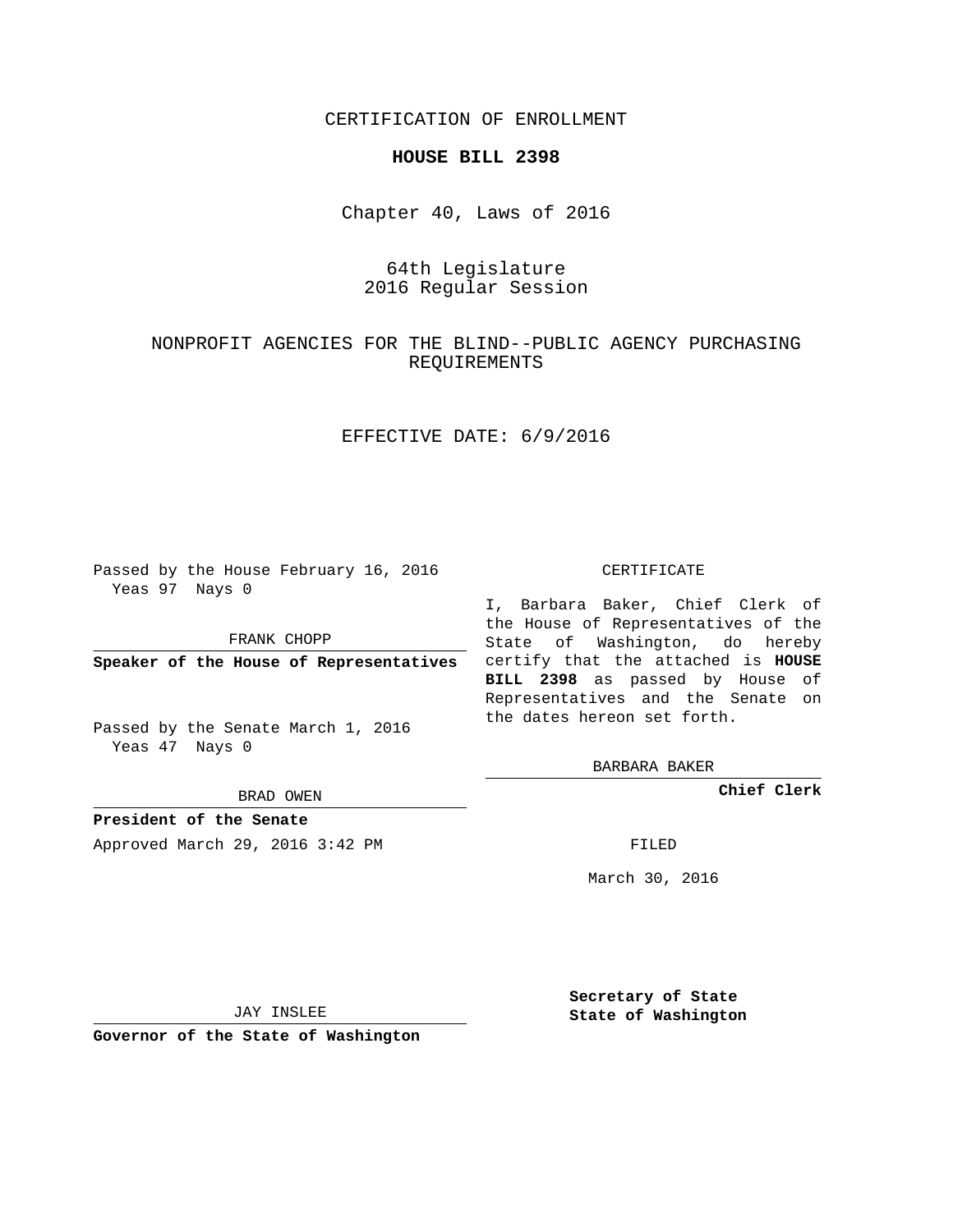## **HOUSE BILL 2398**

Passed Legislature - 2016 Regular Session

**State of Washington 64th Legislature 2016 Regular Session**

**By** Representatives Holy, Riccelli, Appleton, Haler, Stokesbary, Ormsby, Parker, Santos, and S. Hunt

Read first time 01/13/16. Referred to Committee on State Government.

 AN ACT Relating to clarifying current requirements for public purchases of goods and services from nonprofit agencies for the blind; adding a new section to chapter 39.26 RCW; adding a new section to chapter 39.24 RCW; and creating a new section.

5 BE IT ENACTED BY THE LEGISLATURE OF THE STATE OF WASHINGTON:

6 NEW SECTION. **Sec. 1.** A new section is added to chapter 39.26 7 RCW to read as follows:

8 (1) All contracts entered into and purchases made under this 9 chapter are subject to the requirements established under RCW 10 19.06.020.

11 (2) This section is not intended to create an entitlement to an 12 individual or class of individuals.

13 NEW SECTION. **Sec. 2.** A new section is added to chapter 39.24 14 RCW to read as follows:

15 (1) All purchases made by a public agency are subject to the 16 requirements established under RCW 19.06.020.

17 (2) For the purposes of this section, "public agency" means those 18 agencies subject to RCW 19.06.020.

19 (3) This section is not intended to create an entitlement to an 20 individual or class of individuals.